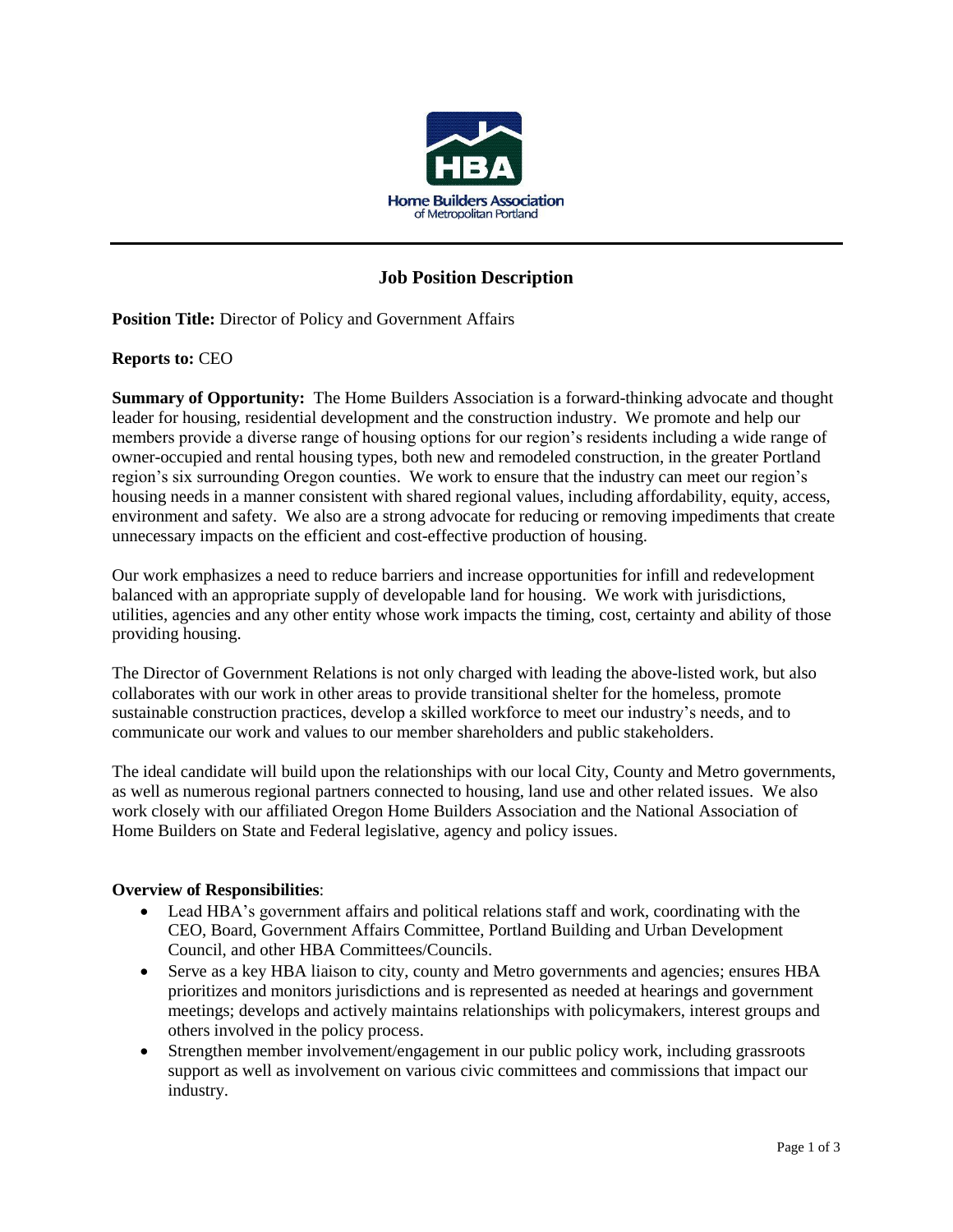- Oversee funding support and growth in HBA's PAC as well as our legal defense fund.
- Work in conjunction with staff and contracted communications/PR support to ensure HBA messages, positions, activities and efforts are well communicated to members, the media, area governments, and other appropriate parties/groups.
- Coordinate HBA efforts to address, prioritize and determine appropriate HBA involvement with member requests for assistance in dealing with problems and issues that arise with local governments.
- Serve as a key spokesperson for the Association on governmental and political issues, coordinating with the CEO, other appropriate staff and key HBA leaders on press relations and representing HBA positions when issues arise and/or political positions need to be taken.
- Ensure HBA has a high profile and strong involvement in area political campaigns and on voter issues that impact our industry. This includes overseeing our political action fundraising, candidate recruitment and endorsement, and other political action efforts.
- Collaborate with affiliated state organization (Oregon Home Builders Association), developing a positive, close working relationship with its lobbying staff to ensure statewide issues, policies, and legislation that affect housing and our members are addressed through its policy-making structure. Though not expected to lobby actively at the state level, the position will sometimes need to act in a supportive role to state efforts.
- Coordinate special projects and research on industry issues as needed, as well as other duties as assigned.

## **Work Abilities/Skills Needed:**

- Strong management skills, with the ability to utilize and mentor staff to their fullest potential.
- Strong and effective written, oral, and presentation skills.
- Ability to develop and implement strategies and problem-solve to address complex issues.
- An appearance/attitude that represents HBA professionally, develops respect from members and those within government, and that interacts with government staff/officials positively regardless of their position on issues.
- Able to achieve objectives in cooperation with other staff, committees and members.
- Some evening and occasional weekend work is required. Local travel is required.

### **Other Desired Skills/Background:**

- Experience in volunteer engagement, preferably in a trade association or similar environment.
- Existing relationships with city, county, and Metro governments in the Portland region.
- Some knowledge of residential building/development issues.

**Experience/Educational Requirements**: Preferred candidates will have a Bachelor's Degree in Political Science, Public Administration, Pre-law or a related field and at least seven years of experience in progressively advancing advocacy and lobbying roles. Significant professional experience may be considered in lieu of educational background.

**Compensation and Benefits:** Full-time, salaried, exempt position. Base salary commensurate with experience. Benefits include a 401(k) safe harbor plan with employer match, medical/dental/vision insurance for employee, long and short-term disability, vacation and PTO, cell phone allowance as well as other benefits to qualified employees.

**Summary of HBAMP:** local non-profit trade association representing the residential building and remodeling industries in the metropolitan Portland area. Major activities include consumer shows (e.g. Street of Dreams, Tour of Remodeled Homes, Spring and Fall Home & Garden Shows), political and government affairs work, educational and certification programs, business benefits and services, business